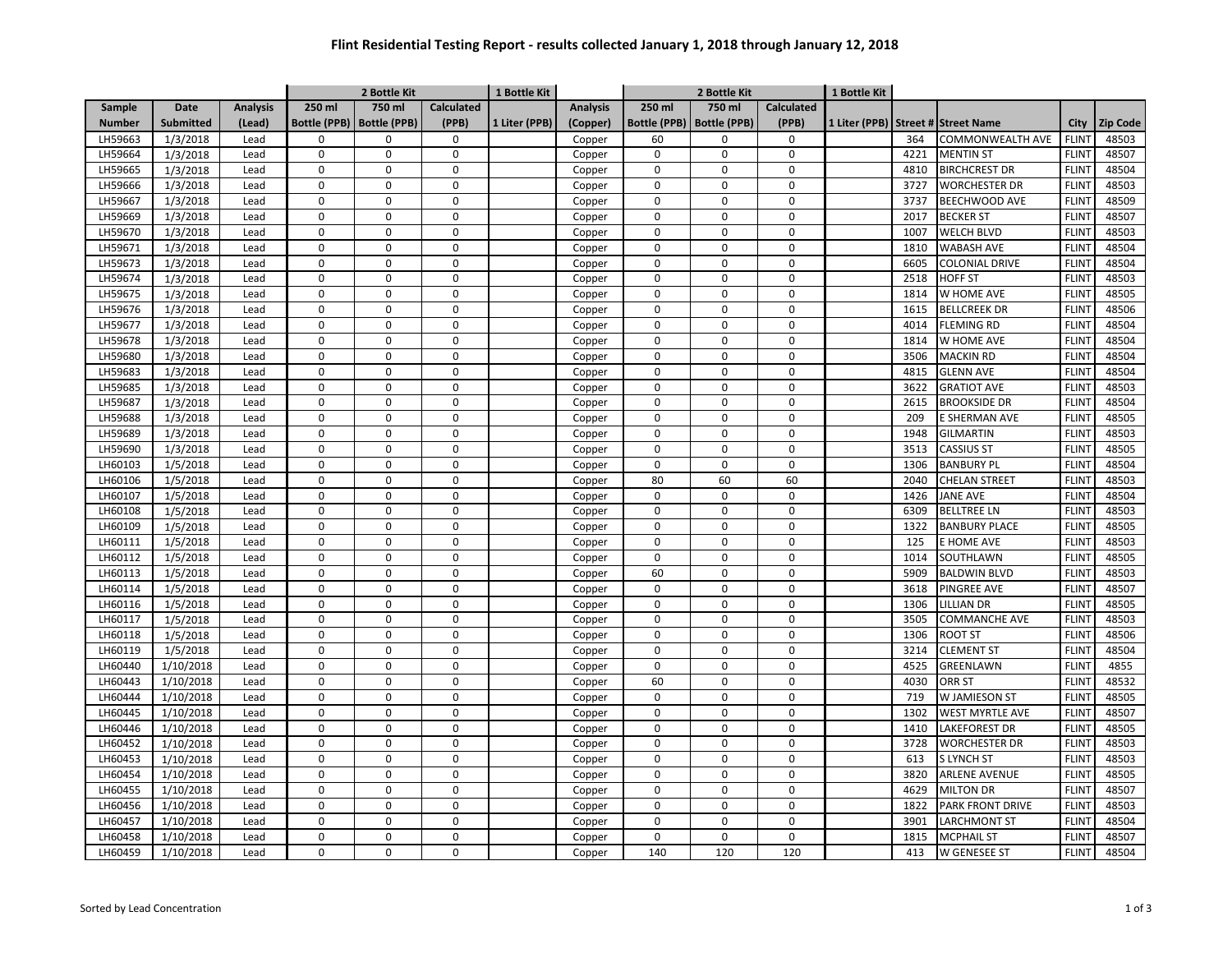## **Flint Residential Testing Report - results collected January 1, 2018 through January 12, 2018**

|               |                  |                 | 2 Bottle Kit        |                     |                   | 1 Bottle Kit  |                 | 2 Bottle Kit |                             |                   | 1 Bottle Kit     |              |                                    |              |                 |
|---------------|------------------|-----------------|---------------------|---------------------|-------------------|---------------|-----------------|--------------|-----------------------------|-------------------|------------------|--------------|------------------------------------|--------------|-----------------|
| Sample        | Date             | <b>Analysis</b> | 250 ml              | 750 ml              | <b>Calculated</b> |               | <b>Analysis</b> | 250 ml       | 750 ml                      | <b>Calculated</b> |                  |              |                                    |              |                 |
| <b>Number</b> | <b>Submitted</b> | (Lead)          | <b>Bottle (PPB)</b> | <b>Bottle (PPB)</b> | (PPB)             | 1 Liter (PPB) | (Copper)        |              | Bottle (PPB)   Bottle (PPB) | (PPB)             |                  |              | 1 Liter (PPB) Street # Street Name | City         | <b>Zip Code</b> |
| LH60460       | 1/10/2018        | Lead            | $\Omega$            | $\Omega$            | $\mathsf 0$       |               | Copper          | $\mathbf 0$  | $\Omega$                    | 0                 |                  | 3717         | <b>WINONS</b>                      | <b>FLINT</b> | 48507           |
| LH60461       | 1/10/2018        | Lead            | $\mathbf 0$         | $\mathbf 0$         | $\mathbf 0$       |               | Copper          | $\pmb{0}$    | 0                           | 0                 |                  | 3117         | <b>MILLER RD</b>                   | <b>FLINT</b> | 48503           |
| LH60462       | 1/10/2018        | Lead            | $\mathbf 0$         | $\mathbf 0$         | $\mathbf 0$       |               | Copper          | $\mathbf 0$  | 0                           | 0                 |                  | 3901         | <b>KELLAR AVE</b>                  | <b>FLINT</b> | 48532           |
| LH60463       | 1/10/2018        | Lead            | $\mathbf 0$         | 0                   | $\mathbf 0$       |               | Copper          | $\pmb{0}$    | $\mathbf 0$                 | $\Omega$          |                  | 2209         | PENNSYLVANIA                       | <b>FLINT</b> | 48504           |
| LH60464       | 1/10/2018        | Lead            | $\mathbf 0$         | 0                   | $\pmb{0}$         |               | Copper          | $\pmb{0}$    | 0                           | $\Omega$          |                  | 3728         | <b>WORCHESTER DR</b>               | <b>FLINT</b> | 48504           |
| LH60466       | 1/10/2018        | Lead            | $\pmb{0}$           | 0                   | $\boldsymbol{0}$  |               | Copper          | $\pmb{0}$    | 0                           | $\Omega$          |                  | 630          | <b>MCKEIGHAN AVE</b>               | <b>FLINT</b> | 48504           |
| LH60469       | 1/10/2018        | Lead            | $\mathbf 0$         | 0                   | $\mathbf 0$       |               | Copper          | $\pmb{0}$    | 0                           | 0                 |                  | 2851         | <b>WOLCOTT ST</b>                  | <b>FLINT</b> | 48505           |
| LH60470       | 1/10/2018        | Lead            | $\mathbf 0$         | $\mathbf 0$         | $\mathbf 0$       |               | Copper          | $\pmb{0}$    | 0                           | 0                 |                  | 4214         | <b>KELLAR AVE</b>                  | <b>FLINT</b> | 48504           |
| LH60471       | 1/10/2018        | Lead            |                     |                     |                   | $\mathbf 0$   | Copper          |              |                             |                   | $\pmb{0}$        | 2814         | <b>WINONA STREET</b>               | <b>FLINT</b> | 48506           |
| LH60828       | 1/11/2018        | Lead            |                     |                     |                   | $\mathbf 0$   | Copper          |              |                             |                   | $\mathbf 0$      | 303          | <b>SAGINAW ST</b>                  | <b>FLINT</b> | 48505           |
| LH60829       | 1/11/2018        | Lead            |                     |                     |                   | $\mathbf 0$   | Copper          |              |                             |                   | $\pmb{0}$        | 3756         | <b>S DORT HWY</b>                  | <b>FLINT</b> | 48507           |
| LH60830       | 1/11/2018        | Lead            |                     |                     |                   | $\mathbf 0$   | Copper          |              |                             |                   | 150              | 930          | <b>MYRTLE</b>                      | <b>FLINT</b> | 48503           |
| LH60831       | 1/11/2018        | Lead            |                     |                     |                   | $\mathbf 0$   | Copper          |              |                             |                   | $\mathbf 0$      | 800          | SAGINAW ST                         | <b>FLINT</b> | 48503           |
| LH60832       | 1/11/2018        | Lead            |                     |                     |                   | $\mathbf 0$   | Copper          |              |                             |                   | $\pmb{0}$        | $\mathbf{1}$ | <b>WATER</b>                       | <b>FLINT</b> | 48532           |
| LH60833       | 1/11/2018        | Lead            |                     |                     |                   | $\mathbf 0$   | Copper          |              |                             |                   | $\mathbf 0$      | 621          | <b>COURT ST</b>                    | <b>FLINT</b> | 48507           |
| LH60834       | 1/11/2018        | Lead            |                     |                     |                   | $\mathbf 0$   | Copper          |              |                             |                   | $\pmb{0}$        | 4020         | <b>DORT HWY</b>                    | <b>FLINT</b> | 48504           |
| LH60835       | 1/11/2018        | Lead            |                     |                     |                   | $\mathbf 0$   | Copper          |              |                             |                   | $\mathbf 0$      | 412          | <b>FIRST ST</b>                    | <b>FLINT</b> | 48532           |
| LH60836       | 1/11/2018        | Lead            |                     |                     |                   | $\mathbf 0$   | Copper          |              |                             |                   | $\pmb{0}$        | 2200         | <b>DORT HWY</b>                    | <b>FLINT</b> | 48503           |
| LH60837       | 1/11/2018        | Lead            |                     |                     |                   | $\mathbf 0$   | Copper          |              |                             |                   | $\pmb{0}$        | 755          | <b>SAGINAW ST</b>                  | <b>FLINT</b> | 48505           |
| LH60838       | 1/11/2018        | Lead            |                     |                     |                   | $\mathbf 0$   | Copper          |              |                             |                   | $\mathbf 0$      | 3110         | <b>RICHFIELD</b>                   | <b>FLINT</b> | 48504           |
| LH60839       | 1/11/2018        | Lead            |                     |                     |                   | $\mathbf 0$   | Copper          |              |                             |                   | $\pmb{0}$        | 3410         | <b>FENTON RD</b>                   | <b>FLINT</b> | 48503           |
| LH60840       | 1/11/2018        | Lead            |                     |                     |                   | $\mathbf 0$   | Copper          |              |                             |                   | $\pmb{0}$        | 401          | <b>COURT ST</b>                    | <b>FLINT</b> | 48511           |
| LH60841       | 1/11/2018        | Lead            |                     |                     |                   | $\mathbf 0$   | Copper          |              |                             |                   | $\pmb{0}$        | 3822         | <b>COURT ST</b>                    | <b>FLINT</b> | 48506           |
| LH60842       | 1/11/2018        | Lead            |                     |                     |                   | $\mathbf 0$   | Copper          |              |                             |                   | $\pmb{0}$        | 2713         | <b>LAYTON</b>                      | <b>FLINT</b> | 48503           |
| LH60843       | 1/11/2018        | Lead            |                     |                     |                   | $\mathbf 0$   | Copper          |              |                             |                   | $\pmb{0}$        | 746          | <b>SAGINAW ST</b>                  | <b>FLINT</b> | 48504           |
| LH60844       | 1/11/2018        | Lead            |                     |                     |                   | $\mathbf 0$   | Copper          |              |                             |                   | $\pmb{0}$        | 303          | <b>SAGINAW ST</b>                  | <b>FLINT</b> | 48507           |
| LH60845       | 1/11/2018        | Lead            |                     |                     |                   | $\mathbf 0$   | Copper          |              |                             |                   | $\pmb{0}$        | 1401         | <b>DORT HWY</b>                    | <b>FLINT</b> | 48503           |
| LH60846       | 1/11/2018        | Lead            |                     |                     |                   | $\mathbf 0$   | Copper          |              |                             |                   | $\boldsymbol{0}$ | 2802         | <b>DORT HWY</b>                    | <b>FLINT</b> | 48506           |
| LH60847       | 1/11/2018        | Lead            |                     |                     |                   | $\mathbf 0$   | Copper          |              |                             |                   | $\pmb{0}$        | 303          | <b>SAGINAW</b>                     | <b>FLINT</b> | 48504           |
| LH60848       | 1/11/2018        | Lead            |                     |                     |                   | $\mathbf 0$   | Copper          |              |                             |                   | $\mathbf 0$      | 340          | <b>S SAGINAW ST</b>                | <b>FLINT</b> | 48504           |
| LH60849       | 1/11/2018        | Lead            |                     |                     |                   | $\mathbf 0$   | Copper          |              |                             |                   | $\pmb{0}$        | 3600         | <b>DORT HWY</b>                    | <b>FLINT</b> | 48504           |
| LH60850       | 1/11/2018        | Lead            |                     |                     |                   | $\mathbf 0$   | Copper          |              |                             |                   | $\pmb{0}$        | 620          | <b>COURT ST</b>                    | <b>FLINT</b> | 48502           |
| LH60851       | 1/11/2018        | Lead            |                     |                     |                   | $\mathsf 0$   | Copper          |              |                             |                   | $\pmb{0}$        | 3818         | <b>COURT ST</b>                    | <b>FLINT</b> | 48507           |
| LH60852       | 1/11/2018        | Lead            |                     |                     |                   | $\mathbf 0$   | Copper          |              |                             |                   | $\pmb{0}$        | 3335         | <b>DORT HWY</b>                    | <b>FLINT</b> | 48505           |
| LH60853       | 1/11/2018        | Lead            |                     |                     |                   | $\mathbf 0$   | Copper          |              |                             |                   | $\pmb{0}$        | 1120         | <b>KEARSLEY</b>                    | <b>FLINT</b> | 48502           |
| LH60855       | 1/11/2018        | Lead            |                     |                     |                   | $\mathbf 0$   | Copper          |              |                             |                   | $\pmb{0}$        | 3631         | <b>MILLER RD</b>                   | <b>FLINT</b> | 48502           |
| LH60856       | 1/11/2018        | Lead            |                     |                     |                   | $\Omega$      | Copper          |              |                             |                   | $\mathbf 0$      | 2320         | <b>DORT HWY</b>                    | <b>FLINT</b> | 48502           |
| LH60857       | 1/11/2018        | Lead            |                     |                     |                   | $\mathbf 0$   | Copper          |              |                             |                   | $\mathbf 0$      | 303          | <b>SAGINAW ST</b>                  | <b>FLINT</b> | 48506           |
| LH60858       | 1/11/2018        | Lead            |                     |                     |                   | $\mathbf 0$   | Copper          |              |                             |                   | $\mathbf 0$      | 2341         | <b>DORT HWY</b>                    | <b>FLINT</b> | 48504           |
| LH60859       | 1/11/2018        | Lead            |                     |                     |                   | $\Omega$      | Copper          |              |                             |                   | $\mathbf 0$      | 3559         | <b>DORT HWY</b>                    | <b>FLINT</b> | 48506           |
| LH60860       | 1/11/2018        | Lead            |                     |                     |                   | $\Omega$      | Copper          |              |                             |                   | $\Omega$         | 635          | <b>S SAGINAW ST</b>                | <b>FLINT</b> | 48502           |
| LH60861       | 1/11/2018        | Lead            |                     |                     |                   | $\mathbf 0$   | Copper          |              |                             |                   | $\mathbf 0$      | 3625         | <b>DORT HWY</b>                    | <b>FLINT</b> | 48506           |
| LH60862       | 1/11/2018        | Lead            |                     |                     |                   | $\Omega$      | Copper          |              |                             |                   | $\Omega$         | 3335         | <b>DORT HWY</b>                    | <b>FLINT</b> | 48507           |
| LH60863       | 1/11/2018        | Lead            |                     |                     |                   | $\mathbf 0$   | Copper          |              |                             |                   | $\mathbf 0$      | 2402         | <b>DORT HWY</b>                    | <b>FLINT</b> | 48502           |
| LH60935       | 1/12/2018        | Lead            | $\mathbf 0$         | 0                   | $\mathbf 0$       |               | Copper          | $\pmb{0}$    | 0                           | $\Omega$          |                  | 6605         | <b>DUPONT ST</b>                   | <b>FLINT</b> | 48506           |
| LH60936       | 1/12/2018        | Lead            | $\mathbf 0$         | $\Omega$            | $\mathsf 0$       |               | Copper          | 110          | 100                         | 100               |                  | 2621         | <b>INDIAN BOW TRAIL</b>            | <b>FLINT</b> | 48506           |
| LH60937       | 1/12/2018        | Lead            | $\mathbf 0$         | $\Omega$            | $\mathbf 0$       |               | Copper          | $\mathbf 0$  | 60                          | $\Omega$          |                  | 6511         | <b>DUPONT ST</b>                   | <b>FLINT</b> | 48502           |